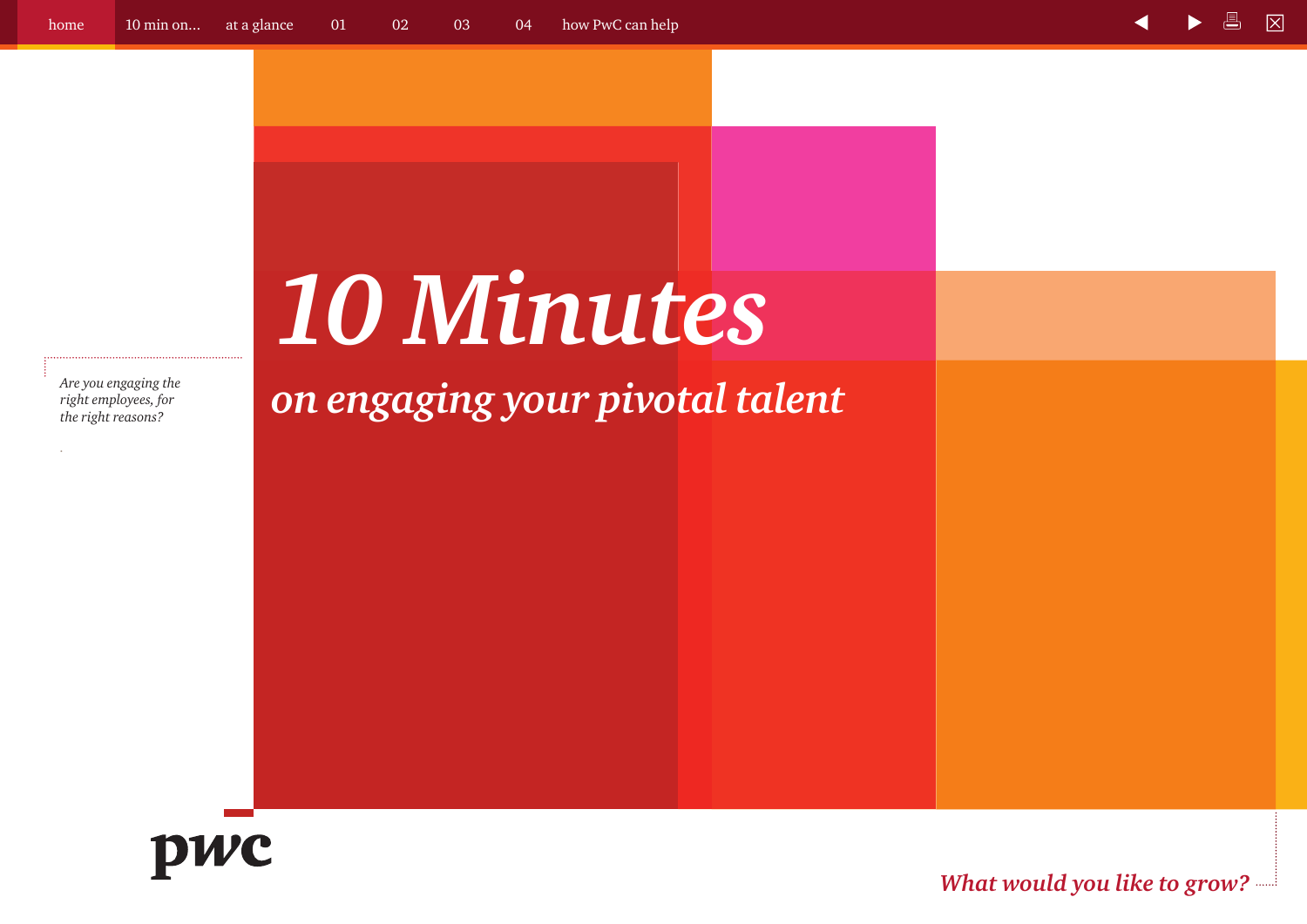# *10 Minutes on engaging your pivotal talent*

### *Are you engaging the right employees for the right reasons?*

#### *Highlights*

Companies often focus on retaining star performers or leadership talent, overlooking pivotal roles – jobs that have an outsized ability to create (or destroy) the value customers expect.

Focusing on engaging pivotal roles, not just key people, can help improve retention, while also improving company performance. It's important to understand what people in pivotal roles want from their work, and to find creative ways to motivate them. For some, nonfinancial incentives can work better than more money.

If these days of economic recovery show us one thing, it's that companies around the world are committed to getting the most out of smaller workforces.

Though productivity rose steadily during the recession, companies may now be paying the price in engagement, which we define as employees' involvement in and commitment to work, and to their company's strategy, mission and value proposition. After the layoffs and salary freezes of recent years, many workers have become stretched and demoralised.

There could be even more at stake.

Research shows – and our experience with companies supports – that higher employee engagement links to improved retention, customer loyalty, revenue, sales and profit.**<sup>1</sup>** But not all roles are equal, and organisations that strive to raise engagement among all their people may be failing the ones who make the biggest difference to the business.

**<sup>1</sup> J.K. Harter, et al., "Causal Impact of Employee Work Perceptions on the Bottom Line of Organisations, "Perspectives on Psychological Science, 5, 378-389, 2010.**

*As the Australian economy returns to rapid growth, with an improved unemployment rate of 5%***<sup>2</sup>** *, companies are starting to face tough talent issues including:*

#### *1. Demographic pressures*

As the baby boomer generation moves towards retirement, Australia will experience a shortfall of workers aged 15 – 44. As the proportion of workers aged over 45 will increase over the next decade, there is an opportunity for workforce growth in this segment. Adding to this, generation diversity in the workplace, regardless of industry, has never been greater, resulting in a multitude of groups with a multitude of motivations.

#### *2. Decreased productivity*

Recent years have seen Australia's productivity index plateau, and in 2008-09 productivity fell 2.7% compared with the previous year**<sup>4</sup>**. While there's continued growth in employment and relatively low unemployment, this places increasing pressure on the supply of skilled workers, and is also an early sign that the current workforce may be reaching their limits.

#### *3. Rising staff turnover*

Research suggest the rate of staff turnover in large organisations increased from 12.6% in 2006 to 17.4% in 2008**<sup>5</sup>**. These results indicate that the length of time people expect to stay with an organisation is decreasing, indicating more employees are open to seeking new opportunities than before.

**<sup>2</sup> Australian Bureau of Statistics, 10 February, 2010.**

- **<sup>3</sup> Labour Market Research and Analysis, Department of Education, Employment and Workplace Relations, 2010.**
- **<sup>4</sup> ABS Australian System of National Accounts, 2008-09**
- **<sup>5</sup> Australian Human Resources Institute, 2008**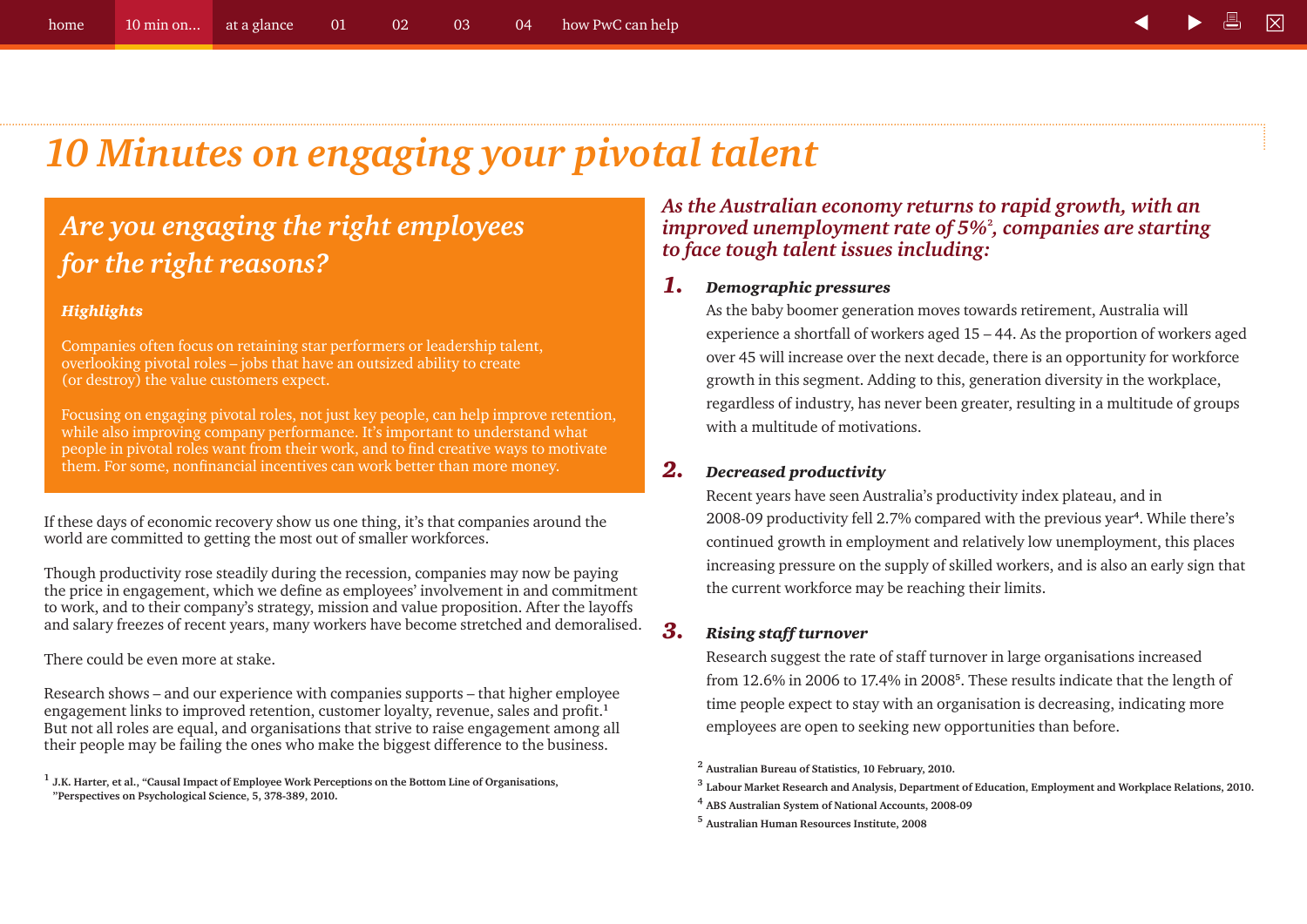# *At a glance*

#### *Traditional approaches to employee engagement often involve…*

- segmenting employees along traditional lines such as age, gender, location and job performance
- measuring engagement through off-the-shelf surveys that assess all employees at a high level
- focusing retention efforts mainly on standout employees, and overlooking people in less visible – but equally important – pivotal roles
- HR executives setting and leading the talent agenda without close collaboration with business units
- focusing predominately on internal measures like employee satisfaction and turnover, rather than looking at the direct impact employee engagement has on business performance measures, such as customer satisfaction or product quality
- emphasising bonuses and financial rewards as the go-to incentive strategy.

#### *Emerging approaches better focus efforts and resources on improving business outcomes, by…*

- segmenting employees in ways that matter most to the business, including pivotal roles, then assessing engagement within those groups
- using engagement studies to anticipate and address barriers to productivity or potential turnover problems within specific groups of employees
- bringing HR and business unit leaders together to develop engagement strategies, particularly for people in pivotal roles
- analysing how engagement measures link to performance outcomes, such as customer satisfaction, product or service quality and safety
- understanding exactly what motivates different groups of employees beyond money, and using creative, customised, nonfinancial incentives to do so.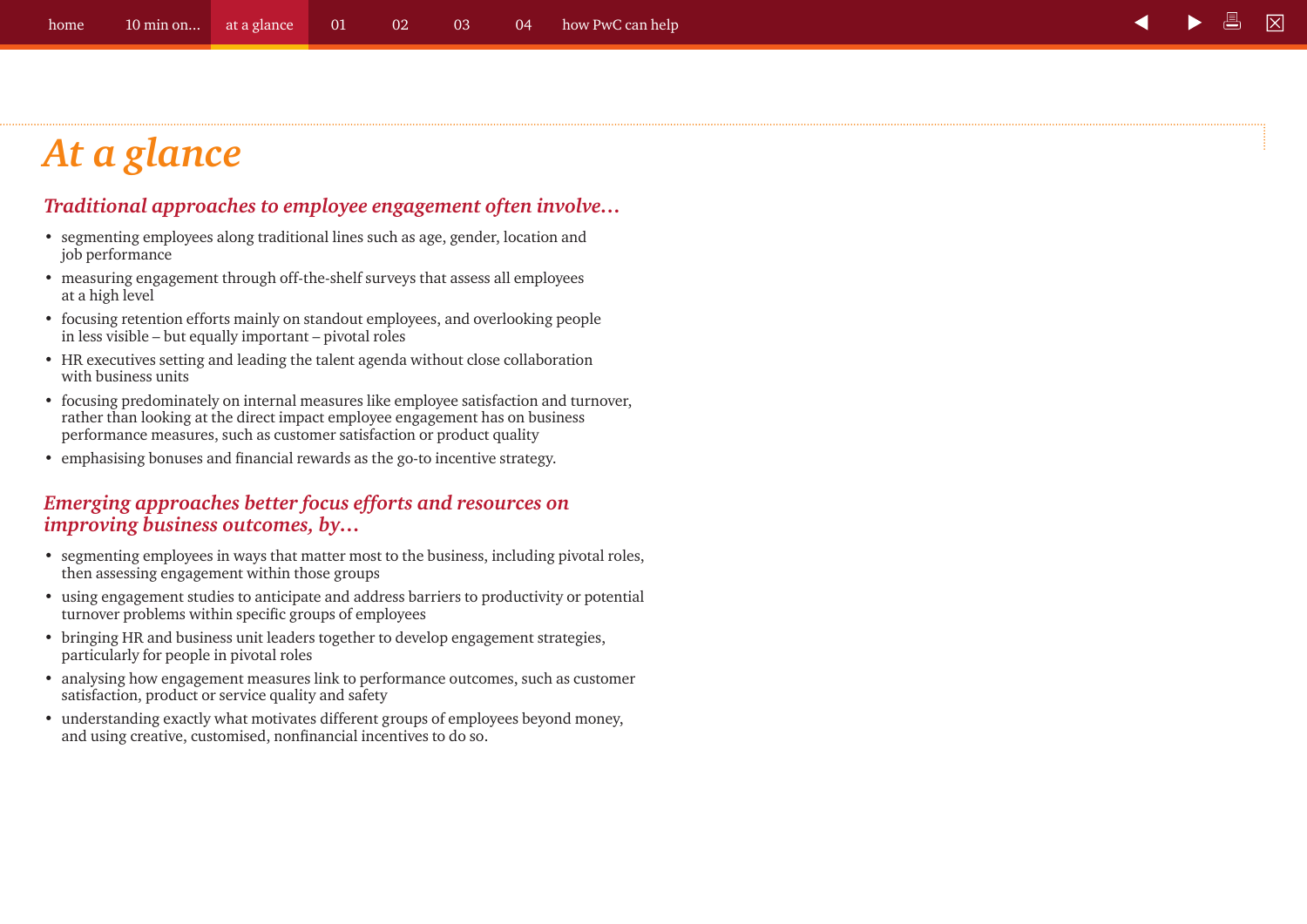#### *Find and target the roles that make the biggest difference to the business*

Pivotal roles will vary by industry and company, and aren't always high profile, however a little digging will easily unearth them.

#### Explore your value proposition and you just might find a few surprises

Consider a coffee-shop chain. You might say that the roles with the biggest influence on performance are the baristas behind the counter. You'd be partly right, however you'd be overlooking the treasury specialists who hedge coffee bean prices – an equally important role in the company's ability to deliver the coffee customers expect, at prices they can afford.

By not focusing in on pivotal roles, real opportunities to improve performance may be left on the table. But where to start? Companies should focus on factors that influence customers in their decision to choose your company's offerings. What are the processes that create that value – and what are the greatest risks to them?

#### Loading up on the value customers want

Take the case of a major food distributor. A stream of negative customer feedback prompted the distributor to conduct detailed customer and employee surveys to figure out exactly what was going on.

In this sales-oriented company, compensation favoured the salespeople. But to management's surprise, the surveys revealed that truck drivers were, in fact, the most pivotal role.

The drivers' role ranged from delivering groceries and interfacing with restaurant managers, to invoicing and negotiating problems on the spot. They were truly the face of the company to customers.

But factors out of their control – long work hours, undesirable schedules and logistical problems – had a big impact on engagement and turnover, which was hurting customer satisfaction. For instance, trucks were being packed inefficiently at the warehouse, making it harder for drivers to quickly unload items without damaging the goods.

Bringing different departments together to change the packing process and allow drivers to participate in their own route scheduling, led to significant improvements in driver engagement, addressed customer concerns about timely deliveries and reduced the costs associated with breakage.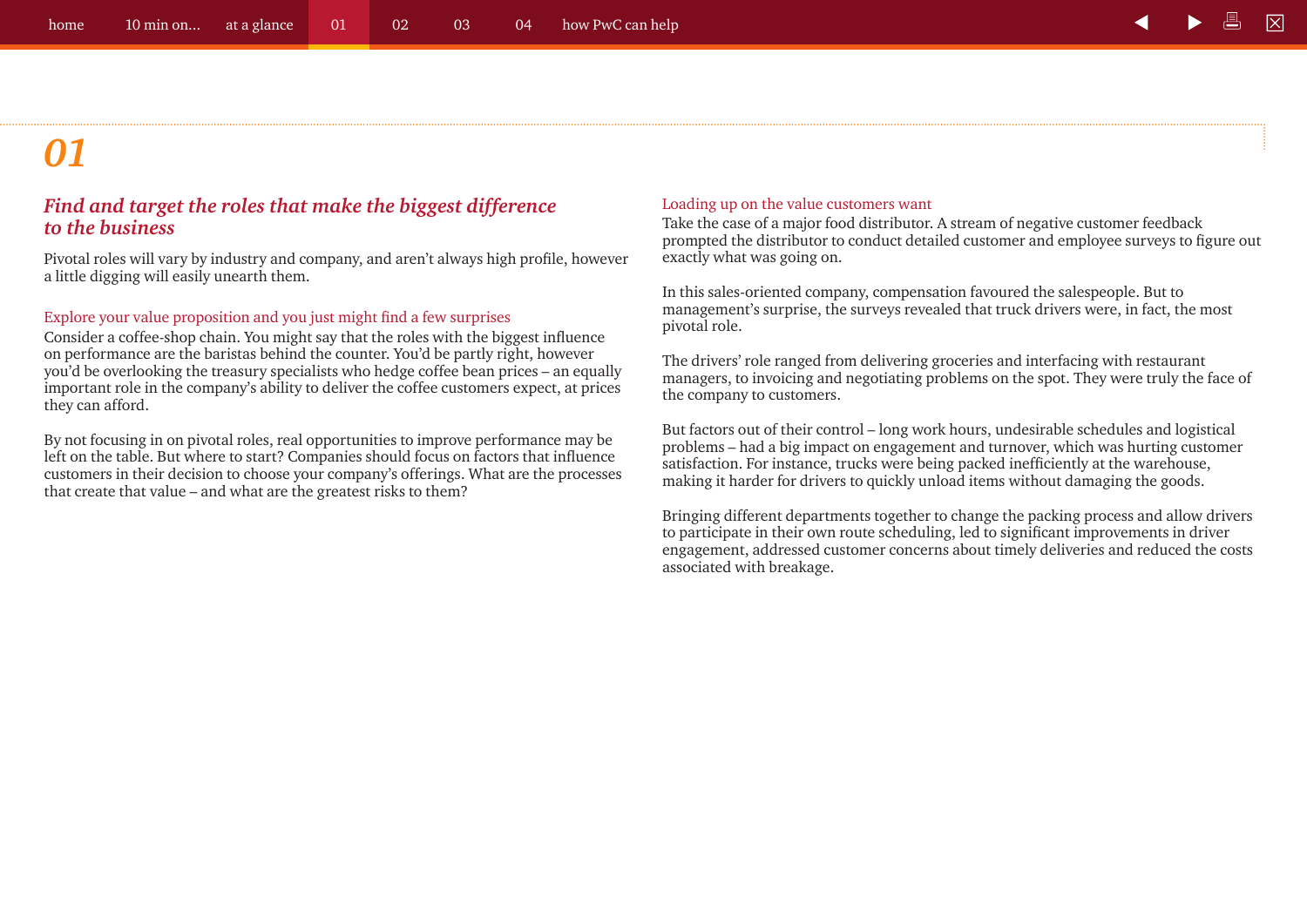#### *Know what motivates your people (hint: it's not always more money)*

#### Who fills your company's pivotal roles?

Companies can dig deeper into survey results, segmenting people in pivotal roles based on engagement and loyalty. This can help management anticipate and address vulnerabilities.

#### Level of engagement

| <b>Tenants</b>                                                                                                                                           | <b>Champions</b>                                                                                                                                       |
|----------------------------------------------------------------------------------------------------------------------------------------------------------|--------------------------------------------------------------------------------------------------------------------------------------------------------|
| • Very satisfied                                                                                                                                         | Identify with                                                                                                                                          |
| Have a stabilising                                                                                                                                       | company objective                                                                                                                                      |
| ٠                                                                                                                                                        | • Highly loyal and                                                                                                                                     |
| effect on company                                                                                                                                        | co-operative                                                                                                                                           |
| Willing, but need                                                                                                                                        | Inspirational to                                                                                                                                       |
| ۰                                                                                                                                                        | $\bullet$                                                                                                                                              |
| strong direction                                                                                                                                         | colleagues                                                                                                                                             |
| <b>Disengaged</b><br>Dissatisfied, more<br>frustrated than<br>dedicated<br>Disconnected from<br>٠<br>the company<br>• Underutilised<br>company resources | <b>Captives</b><br>• Rather critical,<br>difficult to lead<br>• Interested mostly in<br>own advancement<br>Opportunistic, ready<br>۰<br>to change jobs |

Likelyhood of staying

#### Looking at engagement through a new lens

The vast majority of Australian companies conduct off-the-shelf engagement surveys that provide broad readouts of how strongly people feel committed to their work and the business. But significantly less of those companies link their surveys to business outcomes or use them to determine what's preventing key employees from excelling in their roles.

A powerful engagement survey begins with how you look at your own people. Instead of segmenting employees only along traditional HR lines – like age, gender or tenure – companies would do well to also segment in ways that line up directly with business goals. Pivotal roles and future leaders, for example.

#### What makes your people tick?

When it comes to motivation, research shows that financial incentives may not always be most effective and, in some cases, can even be counterproductive.**<sup>6</sup>** One study found that, as long as a task involved only mechanical skill, higher bonuses led to better performance. But for tasks that required even basic cognitive skill, higher bonuses actually led to poorer performance.**<sup>7</sup>**

#### Why?

Beyond a certain base level of pay, motivation can matter more than money. Some employees may respond better to personal incentives such as solving complex problems on their own or making a real difference in the lives of customers.

#### Creating a motivating work environment, focused on results

Companies are trying to structure work in ways that tap into nonfinancial motivators. Such efforts have the added benefit of boosting the employer brand from the inside out, especially when people in pivotal roles feel motivated to advance the company's mission and communicate it to the outside world.

#### Making a fundamental shift

Taking a new approach to learning about, understanding and improving engagement may be easier said than done. It goes beyond the program and policy changes typically entrusted to HR; it requires a fundamental shift in the way all company leaders – from HR, to the business units and up to the C-suite – think about the value people bring to the business

**6 Samuel Bowles and Sandra Polanía Reyes, "Economic Incentives and Social Preferences: A Preference-based Lucas Critique of Public Policy," CESIFO working paper no. 2734, presented at CESIFO Venice Summer Institute, July 2009.**

**7 Dan Ariely, Uri Gneezy, George Loewenstein and Nina Mazar, "Large Stakes and Big Mistakes," Federal Reserve Bank of Boston, Research Centre for Behavioural Economics and Decision-Making, 2005.**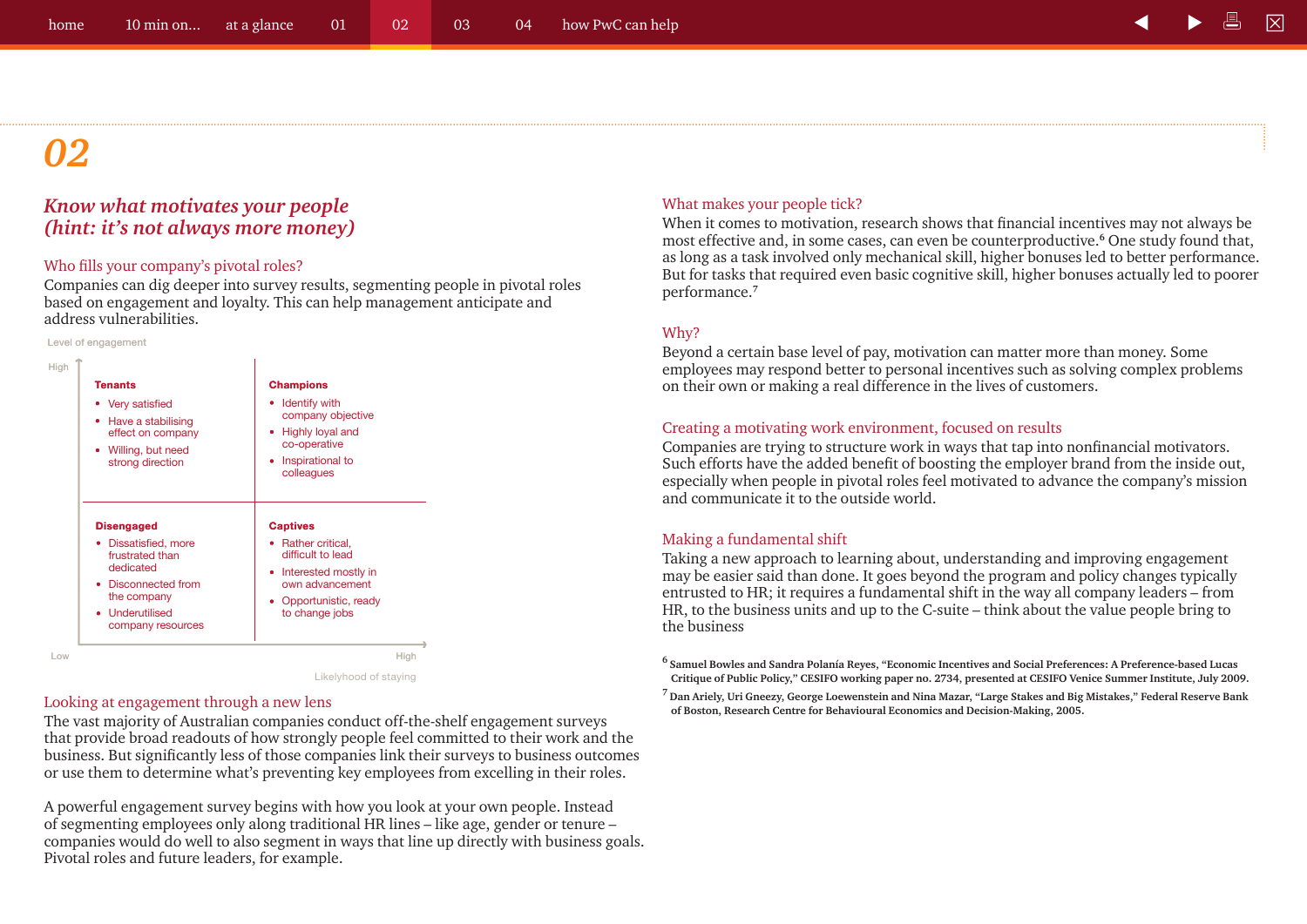#### *Engage your employees to be your engine for growth*

#### Engagement links directly to business performance

An analysis of employee engagement and, in this case, client team performance data, reveals the link between engagement and revenue growth, and highlights important risks and opportunities.



**Sample analysis for "Company X": The relative bubble sizes represent individual client teams' revenue growth. The dashed perimeter represents negative growth. Source: PwC Saratoga**

What – or rather, who – do you invest your limited resources in? Where do you place your bets?

By focusing engagement efforts on talent in pivotal roles, companies can realise bigger returns on their efforts to raise productivity and grow revenues without necessarily expanding the workforce, all while mitigating the disproportionately high costs of turnover in the most important corners of the business.

#### Diagnosing and treating the problem, to get the results you want

There is no single formula for improving engagement. The approach will differ by industry and by company, and will always depend on the goals a business wants to achieve.

For example, an on-site laboratory services provider to hospitals wanted to improve sample quality and turnaround time. Internal analysis traced the problem to high turnover in a previously overlooked pivotal role: the office manager.

Office managers were overwhelmed with a huge number of minor administrative transactions and didn't have enough time to focus on critical tasks or provide coaching to staff. The lack of morale was causing excessive turnover that impaired cost and quality. Reallocating work to give office managers more time for critical tasks and coaching raised their engagement levels, improving both quality and turnover.

A completely different problem plagued a clothing manufacturer, which could not keep up with the latest fashion trends. It lagged in sending new designs to the factory floor and, as a result, wasn't meeting the stringent demands of its largest customers, the big-box stores.

While the company recognised that designers played a pivotal role in the customer value proposition, they were surprised to discover the reasons for designers' high turnover, dissatisfaction and underperformance.

A survey of designers revealed that they were leaving in part because they lacked the latest design technology, as well as other time-saving tools that competitors provided routinely. Upgrading the company's technology backbone helped to improve turnover, inspire creativity and design innovation, and shorten the design-to-production cycle.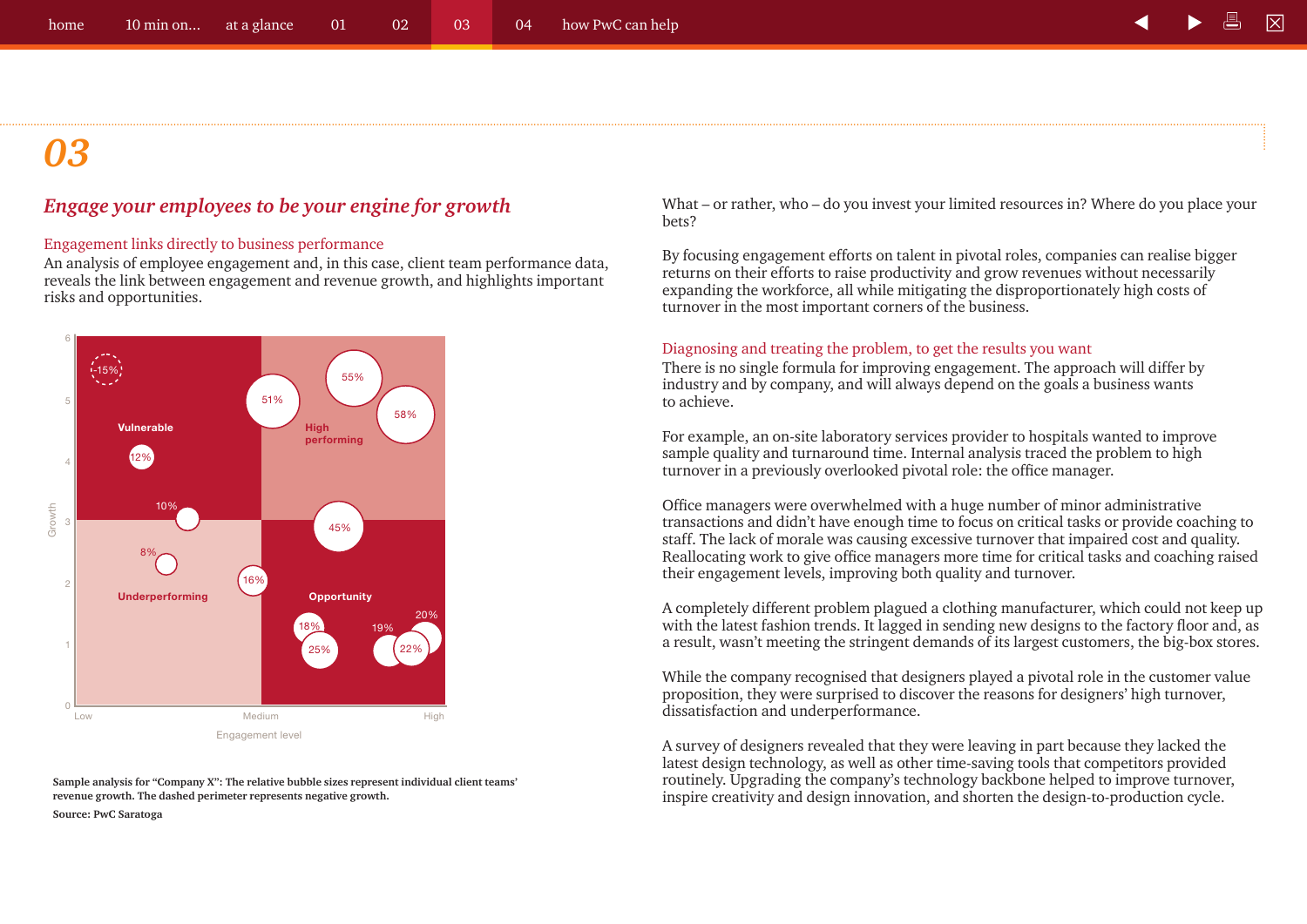#### *Face up to the challenge of change*

Think about some of the companies that have grown their businesses by tapping into what really makes their people tick (Atlassian, for instance). The companies that come to mind have at least one thing in common: they're innovators, perhaps even industry disruptors.

Perhaps that's no surprise. One US national study found that roughly 60% of engaged employees felt strongly that their jobs inspired creativity, compared to just 17% of those who weren't engaged, 3% of which were actively disengaged.**<sup>8</sup>**

Engaging your people, particularly those in pivotal roles, to pursue innovation and performance improvement may require new management thinking, both in the business and HR.

#### Common organisational problems to anticipate might include:

- getting business units to take ownership of the talent agenda rather than delegating it to HR
- resetting employees' long-standing expectations of financial incentives, which may now be de-emphasised
- loosening rigid decision-making structures to give people in pivotal roles more autonomy
- motivating employees in non-pivotal roles, who may see resources shifting. Nonpivotal does not mean unimportant
- redesigning jobs so they appeal to the strengths of those you hope to engage
- mitigating the consequences of natural turnover through Baby Boomer retirements or job-hopping Millennials, for example – such as the loss of important institutional knowledge or expertise.
- **<sup>8</sup> "Engaged employees inspire company innovation," Gallup, October 12, 2006.**

#### Joined with HR, all executives should ask the following questions:

- What are the roles that create disproportionate value for our company and do we have the right people in them?
- Are the pivotal roles getting adequate resources and management attention?
- How might we segment our workforce in ways that align with business goals, identify barriers to productivity and reveal opportunities for improvement?
- How can we develop a solid, fact-based understanding of what really motivates our people in pivotal roles?
- Do we have the right programs and incentives in place to motivate people in key roles – from strong coaching and mentoring programs to work arrangements that inspire autonomy or creativity?
- How can we create a work environment focused on results and individual value?
- Does our succession planning cover pivotal roles, not just company leadership, and do we have a good pipeline of talent for those roles?